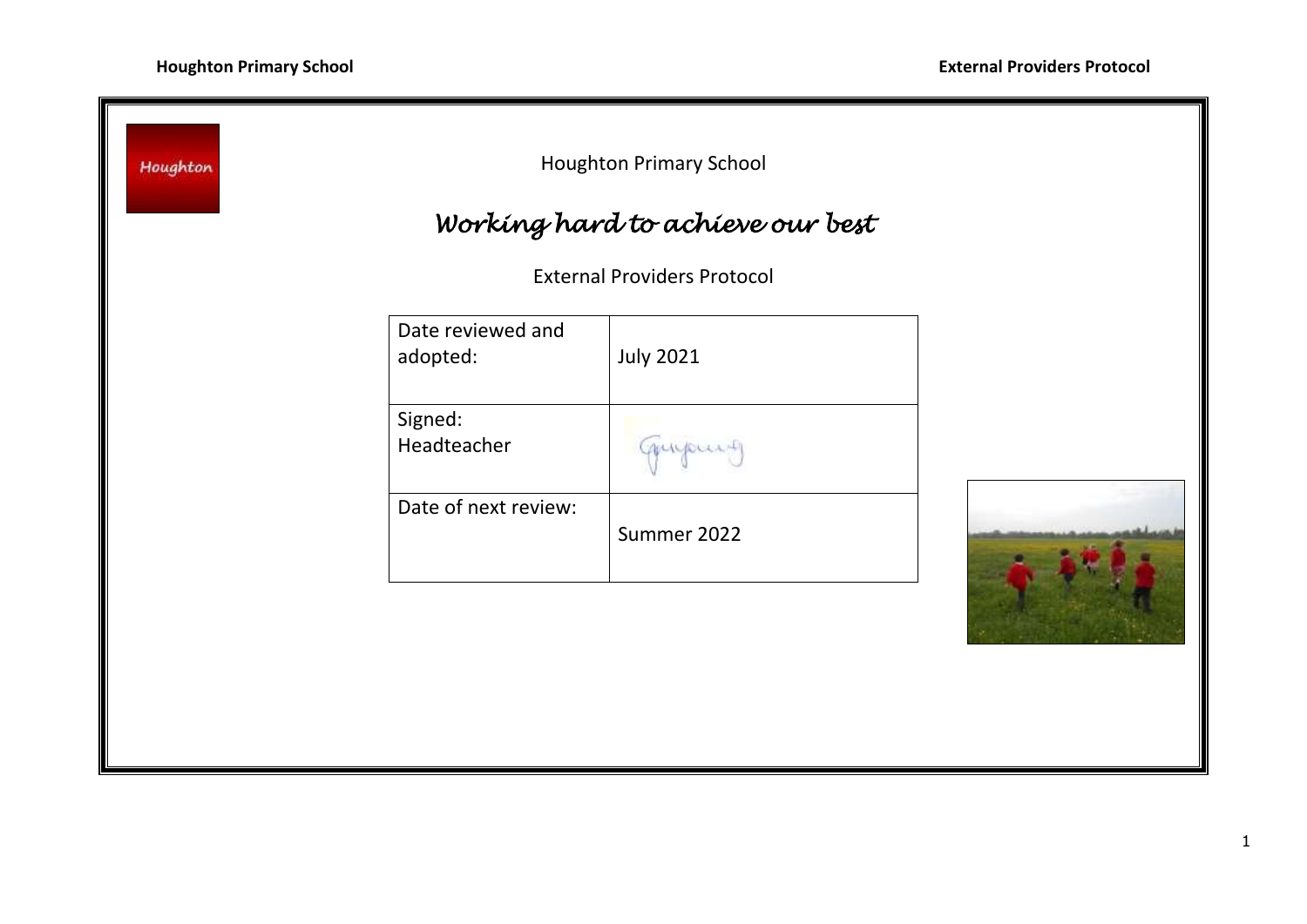At Houghton Primary School we aim to offer the children who attend our setting a wide variety of extra-curricular clubs and activities. Many of these are provided by school staff who operate under the school's policies relating to quality of provision and safeguarding.

In order to extend the range of provision for our children we will consider external providers. All external providers will need to hire the facilities they need within the school in accordance with either the short-term or long term letting agreement. The level of charges made will be in accordance with whether the provider is a profit-making organisation/business or not (see Letting Agreements and Scale of Charges).

We will vet all external providers who work with children in order to ensure that the quality of provision meets an acceptable standard to the school and complies with the school's rigorous safeguarding requirements. All providers will be required to provide the following information/documentation:

- Proof of identity
- An enhanced Disclosure and Barring Service check which was completed/updated less than 2 years ago for each person working with the children
- Evidence of all qualifications relating to the provision e.g. coaching qualifications, QTS, music qualifications, etc.
- Public Liability Insurance certificate
- Risk Assessments pertinent to the provision whilst it is on site

If the provider makes a charge for their services, this will be done directly between the provider and the children's parents/carers. The school will not handle any money of financial transactions on behalf of the provider.

The provider will provide any flyers/leaflets/advertising for the activity for agreement by the school before distribution. This will be done in accordance with GDPR.

The providers usually operate independently and not under supervision of school staff. They will have responsibility for the children in their care during the activity and following the activity until the child is collected by a known/agreed adult. The providers running the club or activity with the children will need to attend a safeguarding briefing with the headteacher before they can begin the provision. This briefing will cover the school's requirements of the provider in terms of safeguarding the children in their care on school premises and will include information about behaviour management.

If the headteacher is not confident about the external provider's ability to work with children on site in an unsupervised capacity she may consider still offering the provision, but under the supervision of a member of school staff. In this case, an additional charge would be made to the provider to cover the staffing costs.

If the headteacher is not confident about the external provider's ability to offer a good quality of provision and/or to safeguard the children in their care the provision will not go ahead.

Once the provision has started it will be monitored and reviewed on a regular basis through 'drop ins' from school staff, parental and pupil

## **Houghton Primary School External Providers Protocol**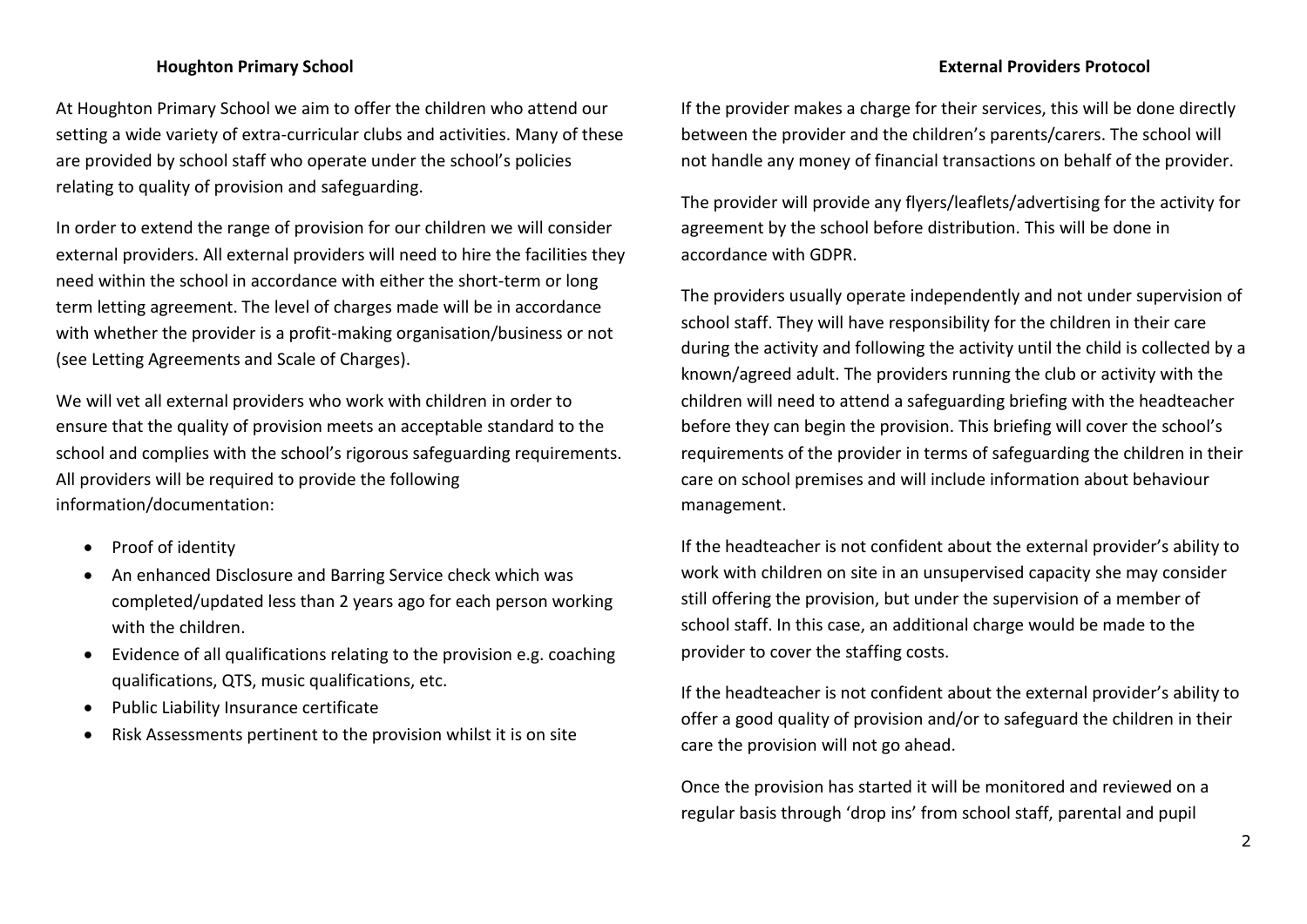feedback and immediately following any incident or complaint. Should monitoring indicate that the provision fails to meet the required high standards which are advocated by the school both in terms of quality and/or safeguarding the provision will be stopped until the provider can evidence that any concerns will be addressed to the satisfaction of the headteacher.

The headteacher reserves the right to stop the provision and end the agreement without notice at any point and without cost to the school.

Provision will not be organised until the provider has accepted these terms and conditions, together with those listed on the agreement overleaf.

The agreement will be in place for the duration of the activity, and reviewed with the provider at the end of the activity or at the end of each term.

Reviewed annually.

Next review of protocol: Summer 2022 or sooner if necessary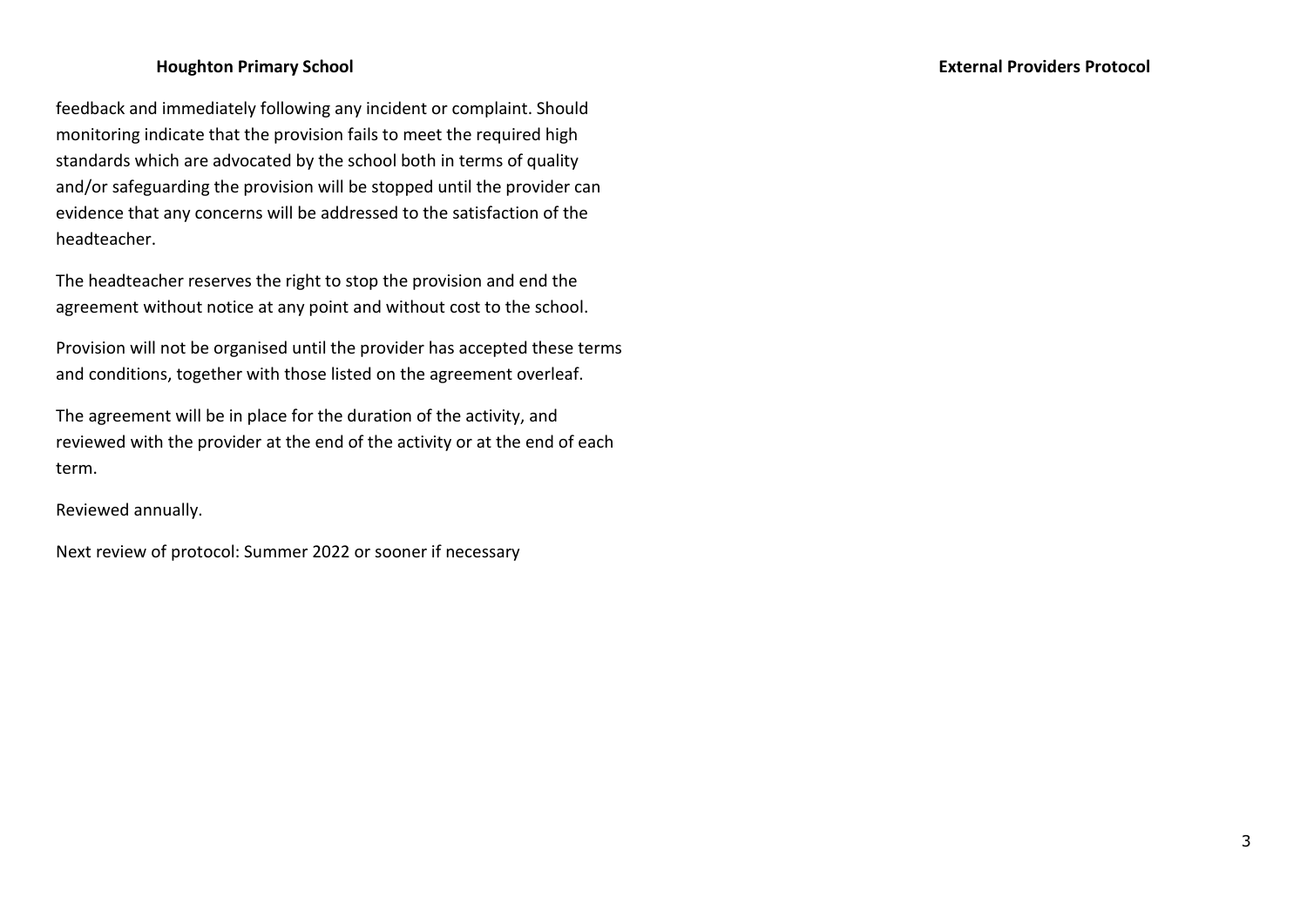# **Agreement for Provision of Extra-Curricular Activities at Houghton Primary School**

I/the company will operate under the conditions within school's shortterm or long-term letting agreements and scale of charges.

I/the company will provide the following documentation prior to the provision being offered at the school:

- Proof of identity
- An enhanced Disclosure and Barring Service check which was completed less than 2 years ago for each person working without supervision of school staff with children within the activity. If this was not completed through the school I will provide evidence of the DBS check (letter or DBS certificate)
- Evidence of all qualifications relating to the provision e.g. coaching qualifications, QTS, music qualifications, etc.
- Public Liability Insurance certificate
- Risk Assessments pertinent to the provision whilst it is on site (to be agreed)

I understand if there are concerns about the provision and there is a need for supervision by school staff etc. I will be charged for any additional costs incurred.

I understand that in some circumstances the headteacher may only give permission if the provision is supervised by a member of the school's staff. This arrangement may change after the provision has begun. If supervision is required I will cover the staffing costs incurred.

## **Houghton Primary School External Providers Protocol**

## **If provision is agreed:**

I will ensure that all adults providing the activity attend a Safeguarding Briefing before the provision begins and at least once a term with the headteacher and abide by the school's policy and protocols relating to safeguarding and child protection.

I will provide all flyers, leaflets and other advertising for the provision and will make changes to this documentation if the school asks me to. I understand that the school must operate within GDPR and may not be able to email such items out to parents.

I will provide Booking Forms for the activity which make the terms and conditions clear and include; charges, dates, times, parental emergency contact details, pick up/collection arrangements, cancellation arrangements, photography/film permission.

If there is a charge for the activity I will be responsible for all financial transactions for the provision. I will make the terms and conditions of any financial contract with parents/carers clear from the outset.

I will provide the school with a list of all children taking part in the activity and provide updated copies if any changes occur.

I/the club providers will give the school at least 2 working days' notice if the activity is cancelled or postponed (unless very exceptional circumstances).

I/the club providers will be flexible on the day in terms of the location in the school where the activity is provided and understanding if arrangements have to change at short notice.